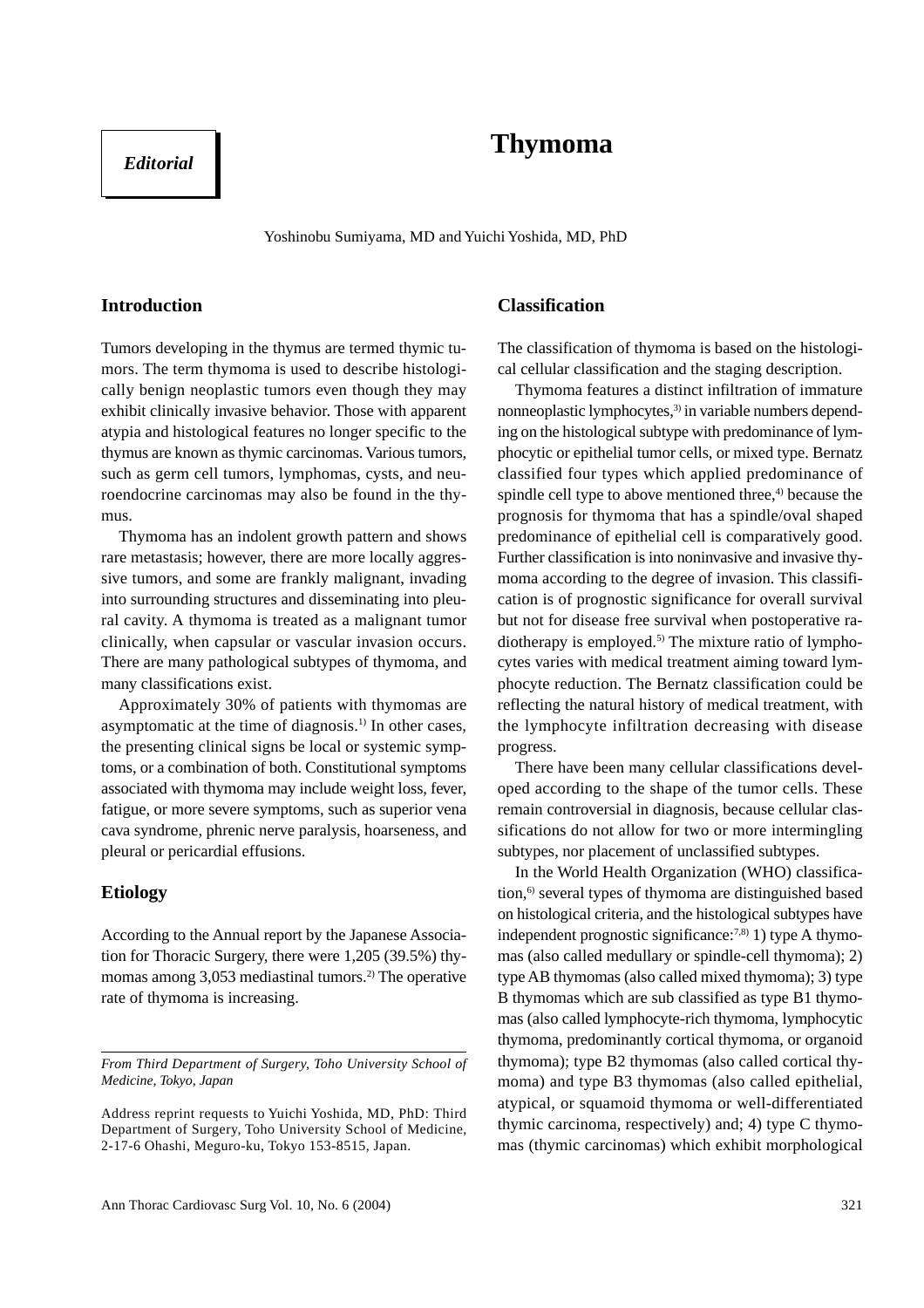similarities to corresponding neoplasms in organs other than the thymus. Consensus on the degree of malignancy in WHO classification is now divided, but at least type A and type AB thymomas frequently follow a benign clinical course, types B1-3 need to be considered as low to moderate level malignant neoplasms.9) In a retrospective study, type A, AB, and B1 thymomas, and type B2 and B3 thymomas formed the base of malignant tumors due to great vessel involvement found more frequently with type B2 and B3 tumors than in type A, AB, and B1 tumors.10) In a further report, there was no recurrence in patients with type A, AB, or B2 thymoma.<sup>11)</sup>

The WHO classification summarizes various previous classifications. It is also becoming clear that there is a type which may complicate myasthenia gravis (MG), and a type which does not do so. It may be necessary to medical treatment because biological response may be different to that suggested by the WHO classification.

# **Staging**

The tumor stage and Karnofsky performance status have been shown to be most important prognostic indicators in thymoma.<sup>5)</sup> Among the staging systems, the most widely used is that devised by Masaoka et al.<sup>12)</sup> The modification of Bergh's proposal<sup>13)</sup> by Masaoka staging has gained widespread acceptance.<sup>5)</sup> Neither the recent proposal for a similar TNM classification nor the extension of Masaoka's stage for surgical extent<sup>14)</sup> has replaced the traditional staging system. However, recent data suggest that the staging system of the French Study Group on Thymic Tumors (GETT system), which is based on the surgical and pathologic features of the tumor, may be superior to the Masaoka system.<sup>15)</sup> Although Masaoka staging may predict disease-free survival<sup>5)</sup> and is useful in staging patients with thymoma, it does not appear to predict outcome for patients with thymic carcinoma.16)

### **Diagnosis**

The diagnostic work-up of a patient with thymoma patients begins with an interview and an abnormal shadow found in a routine chest X-ray. Occult thymoma is found as an incidental tumor lacking X-ray abnormalities but revealed by other imaging modalities.

Computed tomography (CT) if of limited value in differentiating histologic subtypes according to the WHO classification, $17$  but is helpful in clinical staging of thymoma, especially for capsulated or highly invasive lesions. Particular attention is given to the evaluating of tumor relationship to adjacent mediastinal structures, and predicting the feasibility of biopsy or radical surgical procedures.18) In MG patients CT is a sensitive, specific and efficient modality for detecting thymoma, but is less so for detecting thymic hyperplasia. MR was shown to be accurate in detecting invasive thymoma both preoperatively and in postoperative follow-up.<sup>19)</sup> Appearance of the tumor on CT may be related to the WHO histologic type;20) indicating that smooth contours and a round shape are most suggestive of type A; whereas irregular contours are higher prevalence of type C. Calcification is frequent in type B. However, CT is of limited value in differentiating type AB, B1, B2, and B3 tumors. $21$ )

# **Surgery**

Although a preoperative biopsy of an anterior mediastinal mass may aid in its diagnosis, a planned resection of an anterior mediastinal mass may be appropriate without a preoperative biopsy in some cases when a thorough clinical and radiographic evaluation of peripheral lymph nodes is negative.<sup>22)</sup> Surgery is the mainstay treatment of thymomas. Affecting the prognosis includes resectability, postoperative irradiation or chemotherapy, MG, and tumor staging.23) In thymoma MG patients, the factors that influence outcome are the presence of ryanodine receptor (RyR) antibodies in thymoma MG. Titin/RyR in nonthymoma MG may indicate a less favorable prognosis. $24$ ) Postoperative radiotherapy does not seem necessary after removal of encapsulated thymomas, but it is advisable in case of invasive thymomas, regardless of the extent of the resection. $25$ 

The long-term outcome of thymoma patients is related to completeness of surgical resection, and to tumor stage, WHO histologic type, and type of treatment.<sup>26)</sup> In locally advanced unresectable malignant thymomas, debulking surgery followed by postoperative chemo-radiation therapy should be considered. A combined multidisciplinary approach may prolong life and may be curative.27)

### **References**

- 1. Schmidt-Wolf IG, Rockstroh JK, Schüller H, et al. Malignant thymoma: current status of classification and multimodality treatment. *Ann Hematol* 2003; **82**: 69– 76.
- 2. Yada I, Wada H, Fujita H; Committee of Science. Thoracic and cardiovascular surgery in Japan during 2002: